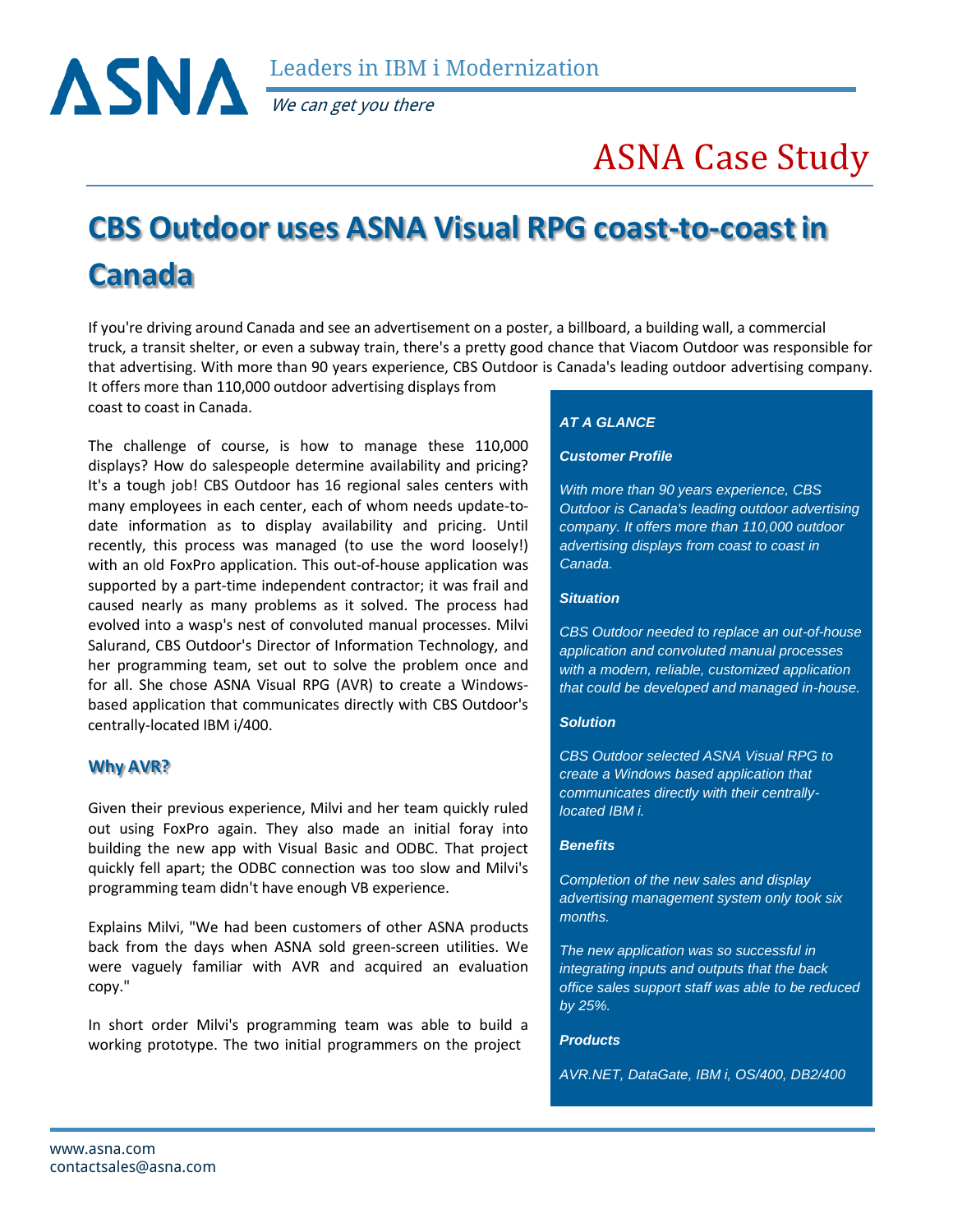

were both nearly 100% green-screen RPG programmers, with one of them having very minimal VB exposure.

Milvi continues, "We were all pleasantly surprised how quickly the prototype went together and how easy AVR was to learn. And, the price for AVR was reasonable and justifiable for our initial project."

Another factor in AVR's favor for Milvi was the training and technical support ASNA provides for AVR. Her team used both as they developed the application. As you might imagine, this programming project was non-trivial, to say the least. Relying on a vendor she could trust was an important issue for Milvi--every aspect of the project had to contribute to its success.

## **From prototype to deployment**

The goal of the project was to accelerate the internal collection process for advertising display information. The CBS Outdoor sales teams needed to be able to intelligently and quickly know the status of any of those 110,000 advertising displays. The old process wasn't integrated well. The sales team would provide input data and a back office support team worked long and hard to manipulate that information into the various sales forecasts, budgets, contracts, and work orders needed.

Says Milvi, "Our new system needed to be well integrated. We **"The look and feel of our new application was**  wanted it to have the smarts and capabilities to translate our sales teams' inputs into the hard data we need to manage our **extremely important."** advertising displays. We needed both interactive displays of this data as well as numerous hardcopy reports." Two other Milvi Salurand, CBS Outdoor's Director of critical aspects of the new system were its user interface and Information Technology its ability to integrate tightly with Excel.

Milvi continues, "The look and feel of our new application was extremely important. The core users are the sales force and they, because they use Microsoft's Word, Excel and Outlook heavily, have solid experience with Windowsbased applications. We needed quick user acceptance and minimal learning time."

AVR produces native Windows executables (with support for third-party user interface controls if you need them) and produced exactly the user interface Milvi and her team needed. AVR's intrinsic ability to produce printed output (without deploying add-ons such as Crystal Reports or other third-party products) was also a plus for Milvi. And, because AVR is compliant with other standard Windows applications, it integrates tightly with Excel.

## **Up and running**

With one of the developers having taken one of ASNA's week long AVR Windows classes, the proof-of-concept work behind them, and a solid design in hand, Milvi's team got started.

Once the actual coding started, Milvi was stunned at the productivity levels AVR afforded her developers. "The speed with which our developers became productive using AVR was remarkable," she says. Also contributing to her team's productivity was AVR's ability to work very naturally with many of CBS Outdoor's existing back-end IBM i/400 components. Many batch processes, such as sales analyses reports and contract billing, remain unchanged and continue to run as traditional green-screen apps. Because AVR integrates well with legacy apps, Milvi's team didn't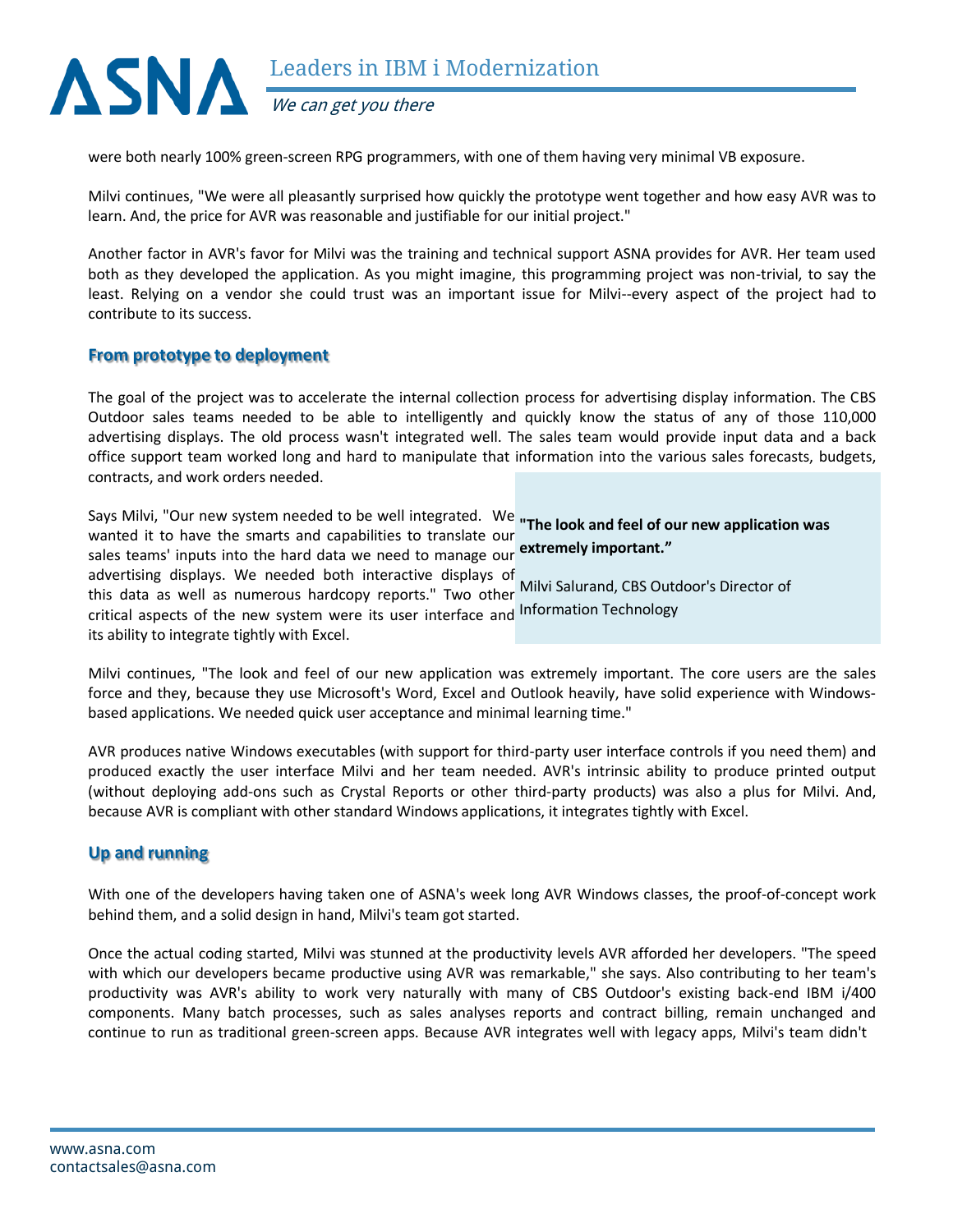

We can get you there

have to rewrite everything. They were able to spend the bulk of their effort on the user interface and the application's front end.

Many of the application's new users would connect remotely to use it across CBS Outdoor's WAN. Some of those users would connect with high-speed, reliable connections; others, not so lucky, would connect with a lowly 56K dialup line. Milvi's team optimized their application to work well for the slowest dial-up connection that may be encountered.

## **Out to the masses**

From early prototypes to deployed finished product took Milvi's team about six months. As the application progressed, Milvi's team acquired two other members: one for writing help text and another for coordinating testing and training.

To ensure a successful deployment, Milvi went the extra step and created a superb Web-based training program. Again, she intended to do everything possible to stack the deck of success in her favor. Her efforts to provide on-line training were quite successful (that on-line training is proprietary and I had to commit to a non-disclosure agreement to see it, but take my word for it, it is great).

In the end, Milvi's team delivered a comprehensive sales and

display advertising management system. It added substantial **"I was very familiar with the basic AVR model and**  functionality over the original system and was so successful **Our sales people continue to provide feedback**  in integrating inputs and outputs that the back office sales **about their use of the system to ensure its ongoing**  support staff was able to be reduced by 25%. Further, the new application accelerates the advertising sales cycle by providing CBS Outdoor's 16 branches with timely, current Milvi Salurand, CBS Outdoor's Director of **evolution. I think we scored big with AVR!"**

information at all times.

Information Technology

## **Sweet success**

Working with AVR to create the Windows-based solution was a solid success for Milvi and her team. Next up, they are evaluating using AVR to create a Web-based customer inquiry system. This system will enable customers to view images of CBS Outdoor billboards stored in the inventory database on the CBS Outdoor IBM i/400.

Concludes Milvi, "With our new system, our sales team can speak confidently about the information in the system and respond in a very timely fashion to customers about all of CBS Outdoor's available advertising opportunities. Not only are they better armed for success, they are comfortable with the look and feel of the new application and find it simple to use. Our sales people continue to provide feedback about their use of the system to ensure its ongoing evolution. I think we scored big with AVR!"

## **About ASNA**

ASNA, provides comprehensive and flexible solutions for modernizing IBM i applications to the Microsoft .NET platform. ASNA enables companies to integrate and extend their solutions to .NET, the Web and beyond, while preserving investments in IT and human resources. ASNA solutions are distributed worldwide and used by more than